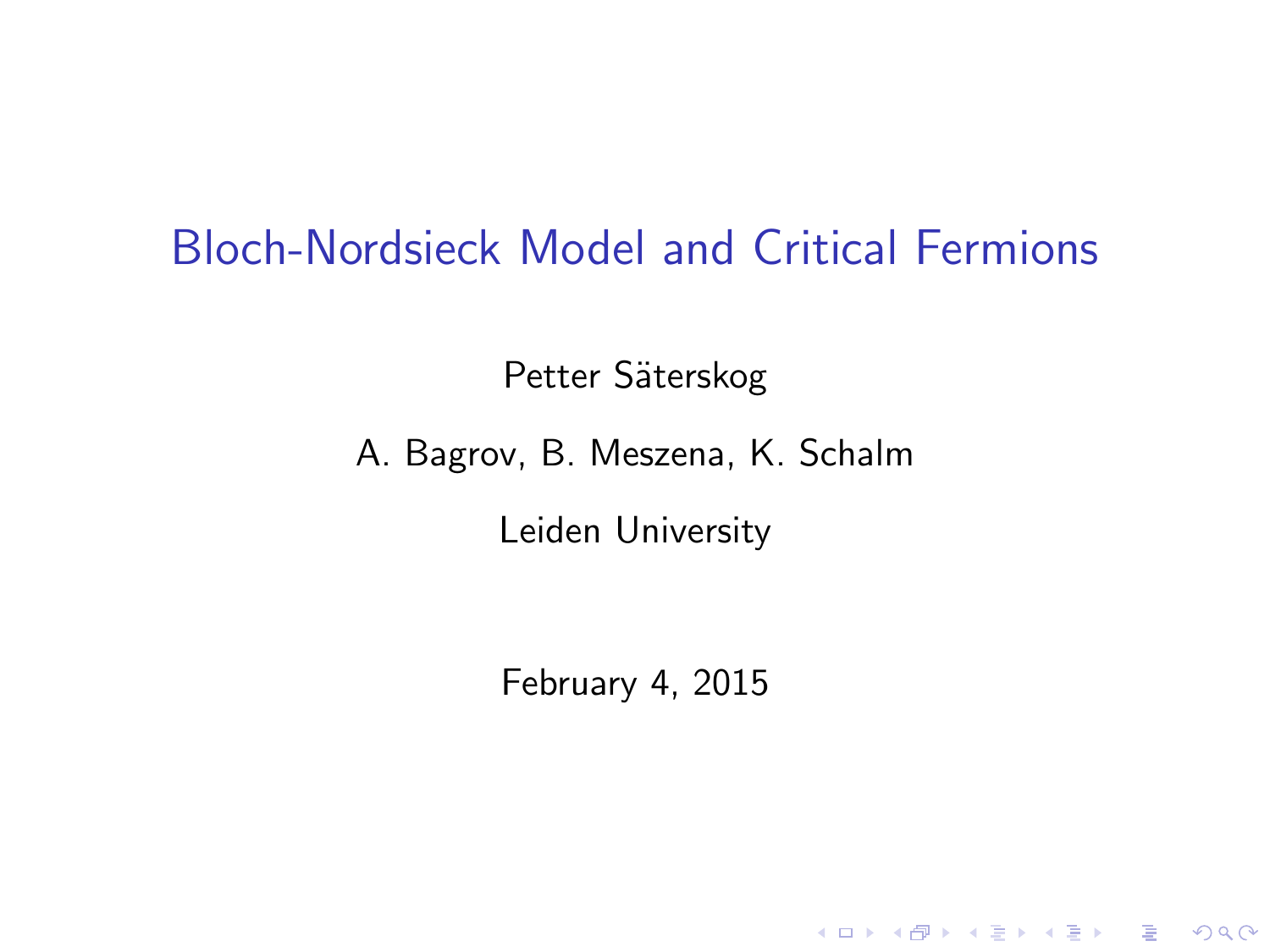## **Outline**

- $\blacktriangleright$  Critical Fermions
- $\blacktriangleright$  Bloch-Nordsieck Model

K ロ ▶ K @ ▶ K 할 ▶ K 할 ▶ | 할 | © 9 Q @

- $\blacktriangleright$  Results
- $\blacktriangleright$  Next steps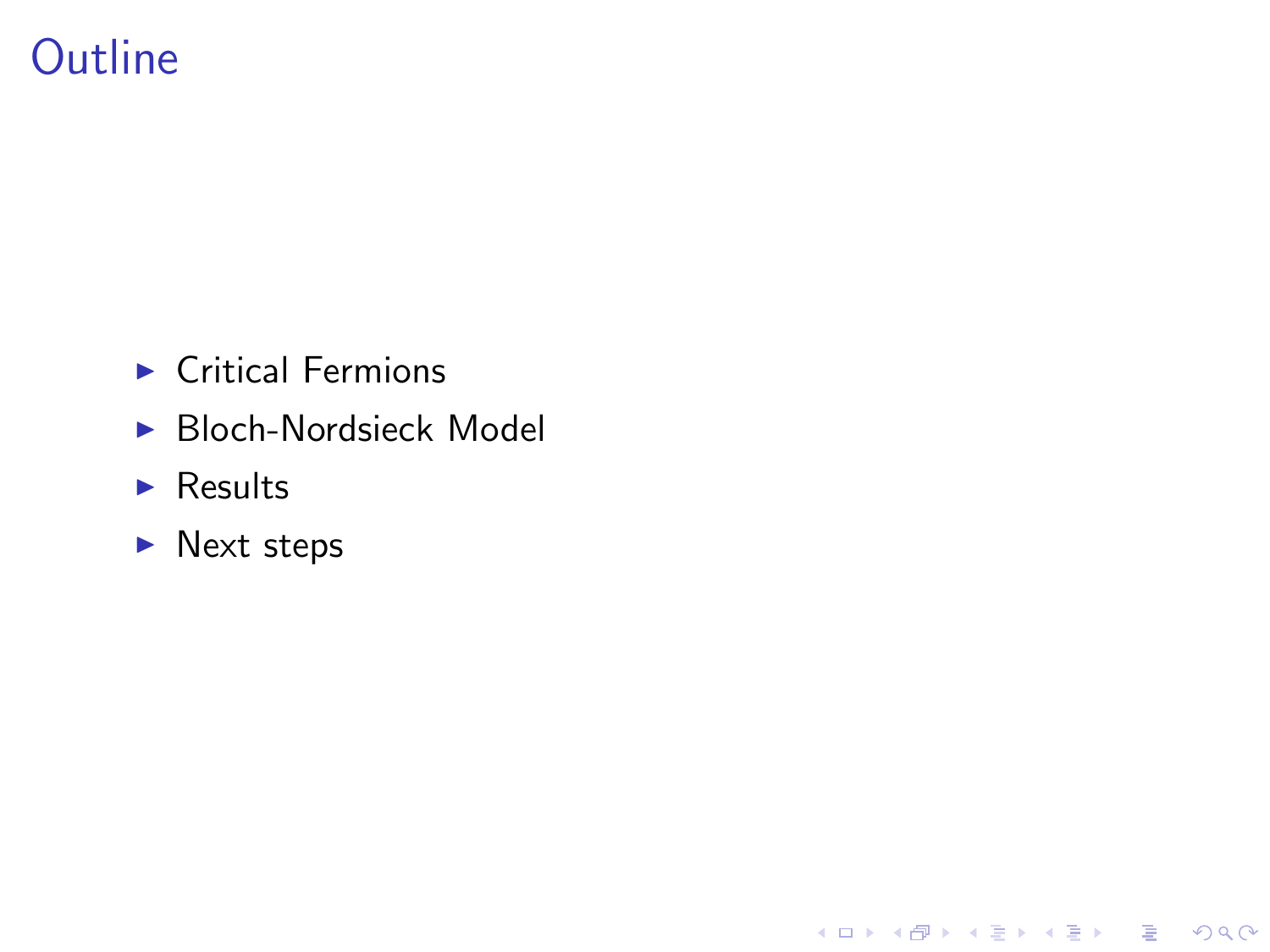# Critical Fermions

Interesting materials such as high- $T_c$  superconductors can not be described by Fermi-liquid theory.

They are believed to be described by a quantum critical point.



 $\mathbf{E} = \mathbf{A} \oplus \mathbf{A} + \mathbf{A} \oplus \mathbf{A} + \mathbf{A} \oplus \mathbf{A} + \mathbf{A} \oplus \mathbf{A} + \mathbf{A} \oplus \mathbf{A} + \mathbf{A} \oplus \mathbf{A} + \mathbf{A} \oplus \mathbf{A} + \mathbf{A} \oplus \mathbf{A} + \mathbf{A} \oplus \mathbf{A} + \mathbf{A} \oplus \mathbf{A} + \mathbf{A} \oplus \mathbf{A} + \mathbf{A} \oplus \mathbf{A} + \mathbf{A} \oplus \mathbf{A} + \mathbf{A$ 

 $2Q$ 

We wish to deform the Fermi liquid to get something else.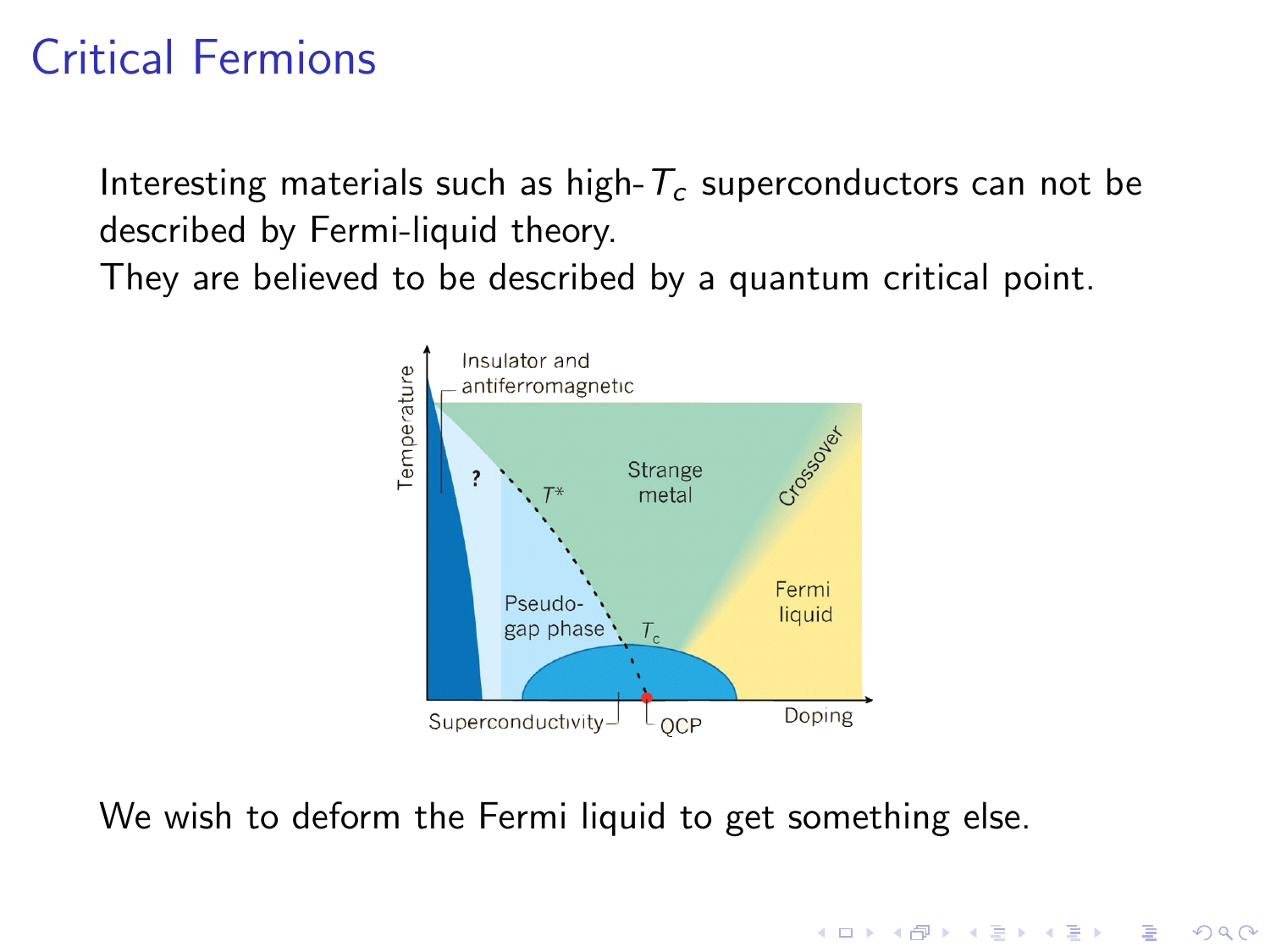## Patch Theory

We will study a Fermi surface coupled to a gapless boson.

$$
\mathcal{L} = \bar{\psi}(\partial_t - \epsilon(i\nabla) + \mu)\psi + \phi(\partial_t^2 - \nabla^2)\phi + \lambda\phi\bar{\psi}\psi \tag{1}
$$

Expand around the Fermi-surface

$$
\mathcal{L} = \bar{\psi}(\partial_t - \nu_f \partial_\perp - \kappa \partial_\parallel^2)\psi + \phi(\partial_t^2 - \nabla^2)\phi + \lambda \phi \bar{\psi}\psi \qquad (2)
$$

This model has been studied before  $12$ 

<sup>1</sup>Quantum Phase Transitions, Subir Sachdev  $^{2}$ 1410.6814, A. L. Fitzpatrick, S Kachru, J. Kaplan, S. Raghu, G Torroba, H. WangK ロ ▶ K @ ▶ K 할 > K 할 > 1 할 > 1 이익어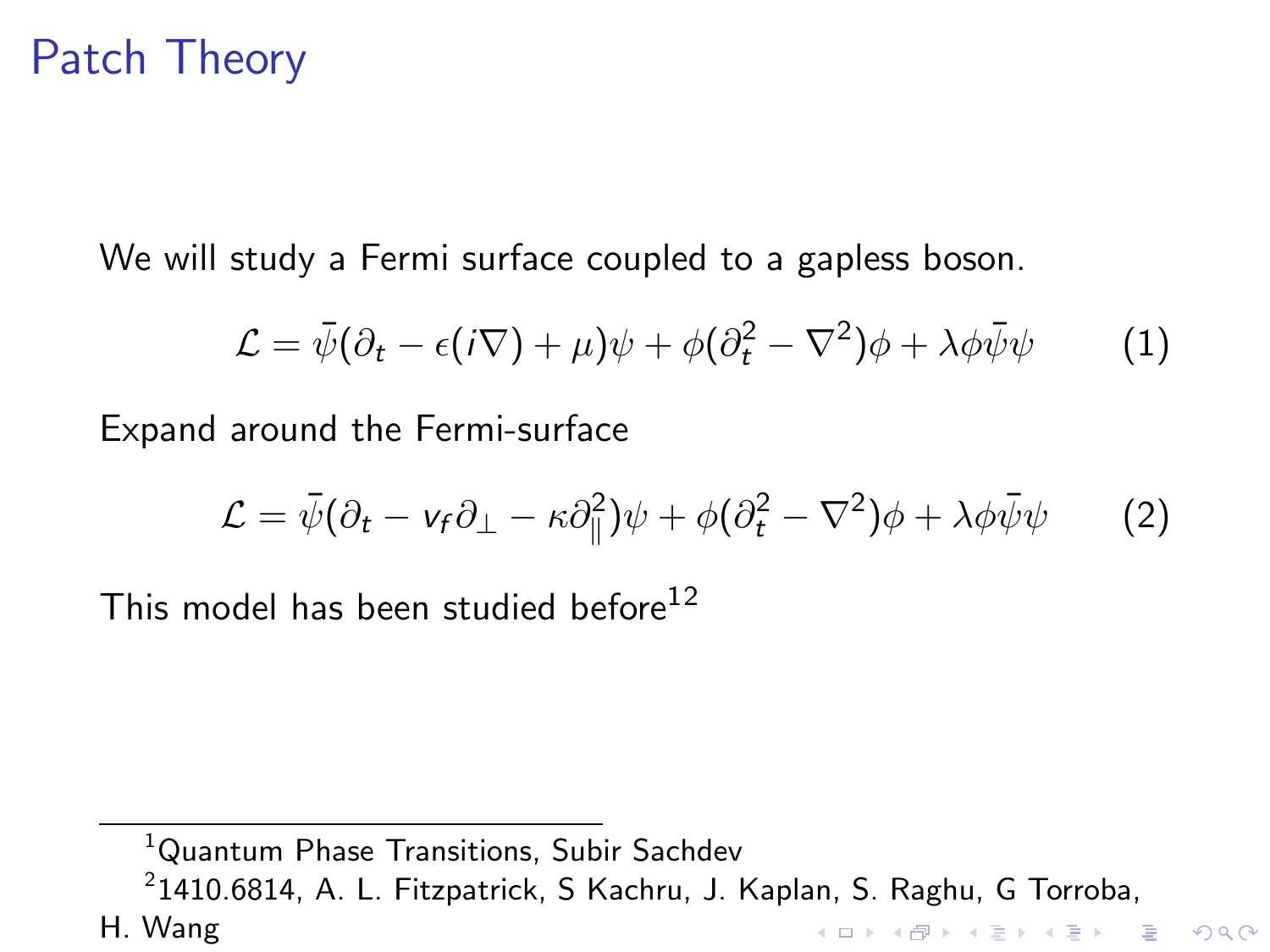### IR Divergencies

The IR is strongly coupled in  $d = 2$ .

The massless boson gives rise to infrared singularities in perturbative treatments of this model.

These have been circumvented by using different bubble resummations, cut-offs, or self-consistent damping of the fermion propagator.

We wish to resolve the IR divergence in a more controlled manner.

**K ロ ▶ K @ ▶ K 할 X X 할 X → 할 X → 9 Q Q ^**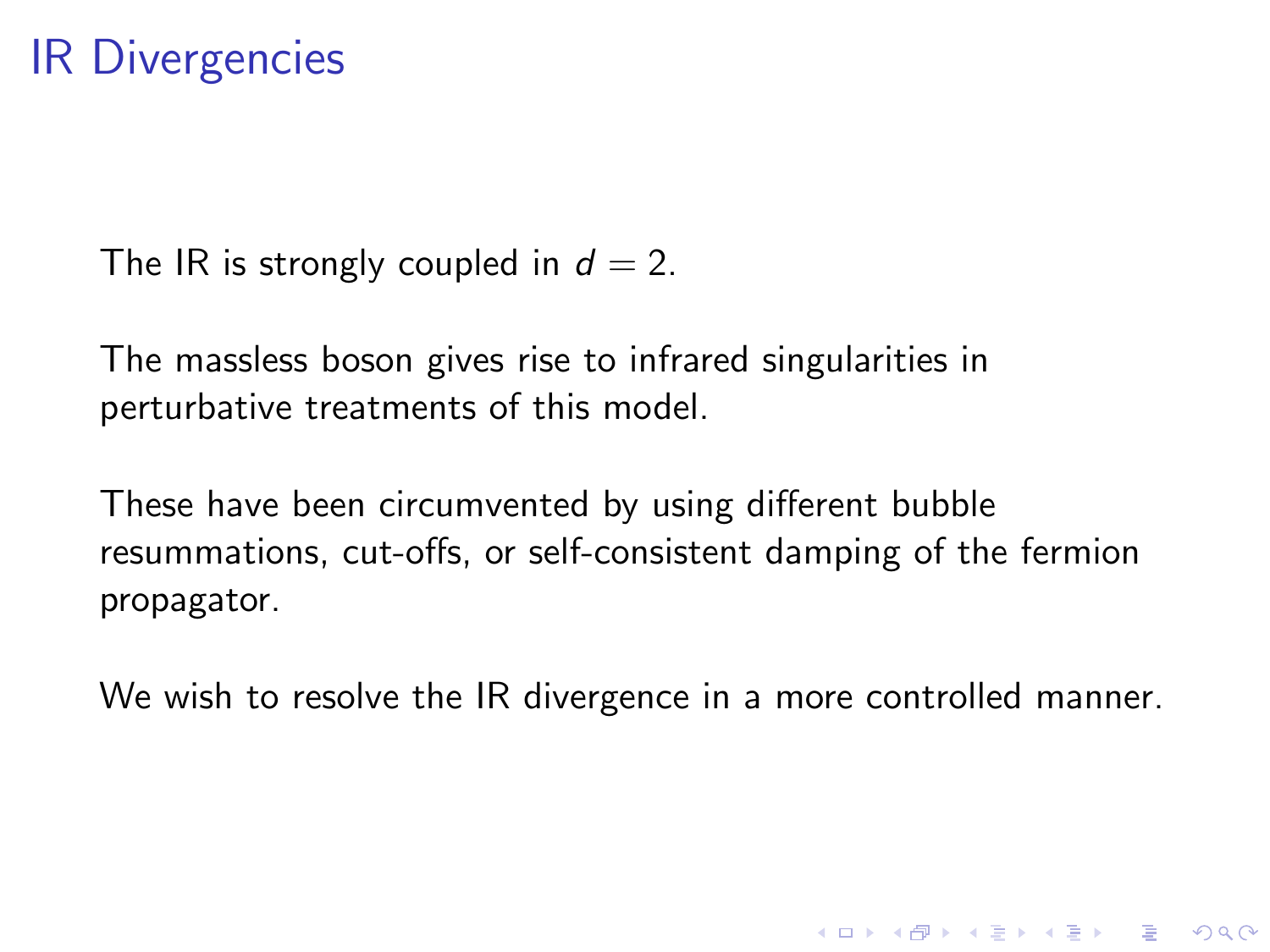## Soft Photons in QED

Final states in QED scattering processes have an infinite number of soft photons.



**KORK ERKER ADE YOUR** 

Their total energy is finite,  $\sum$   $\infty$  <  $\infty$ . This was shown by F. Bloch and A. Nordsieck in 1937.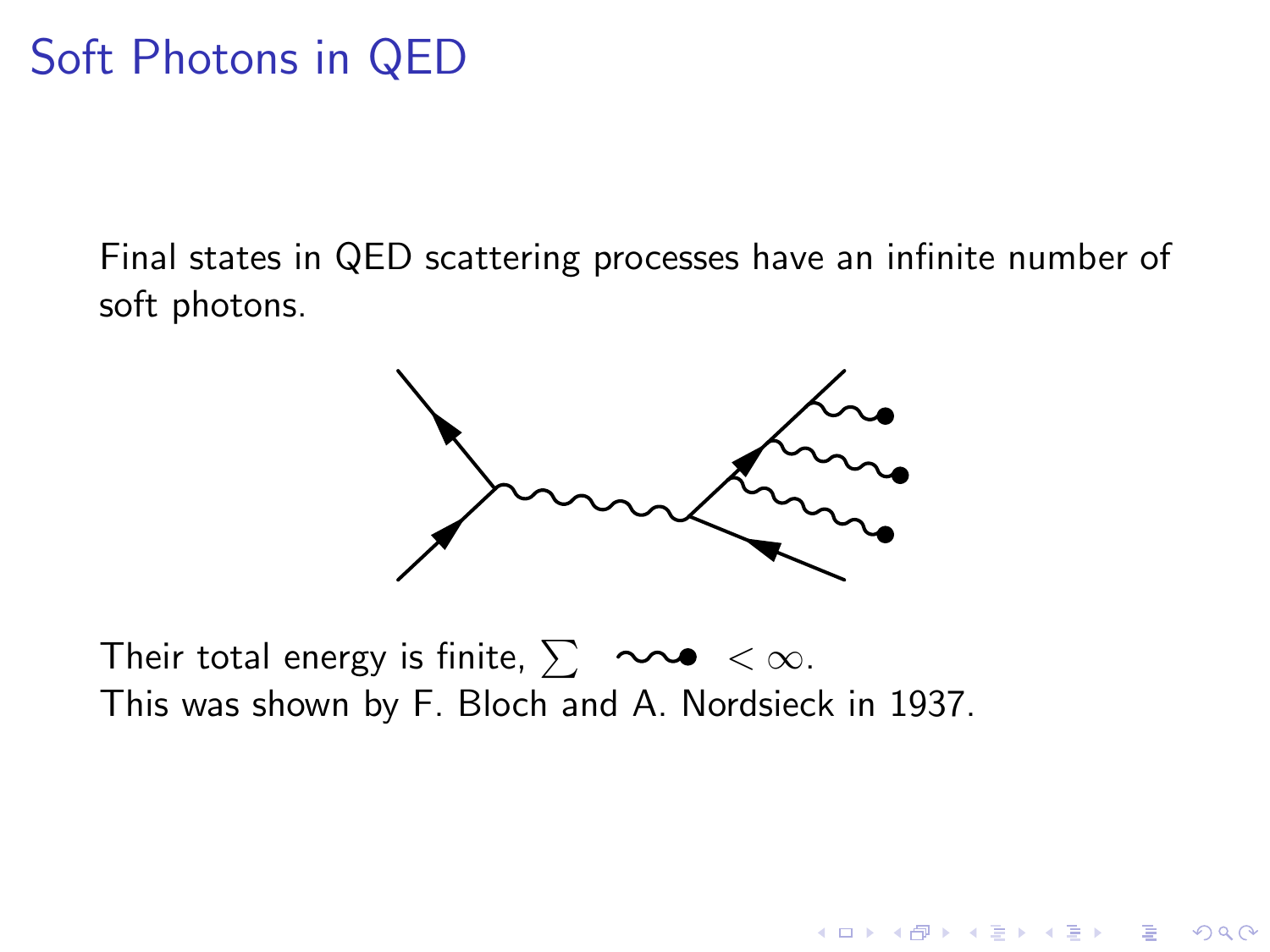## Bloch-Nordsieck Model

To show this they used an approximate model of QED now called the Bloch-Nordsieck (BN) model:

$$
\mathcal{L} = -\frac{1}{4}F^2 + \bar{\Psi}(i\gamma_\mu D^\mu - m)\Psi
$$
\n(3)

$$
\mathcal{L} = -\frac{1}{4}F^2 + \bar{\Psi}(i\mu_\mu D^\mu - m)\Psi
$$
 (4)

**KORKAR KERKER E VOOR** 

This approximation was valid for the type of processes they were studying.

It is also seen to closely resemble the patch theory of a Fermi surface coupled to a critical boson.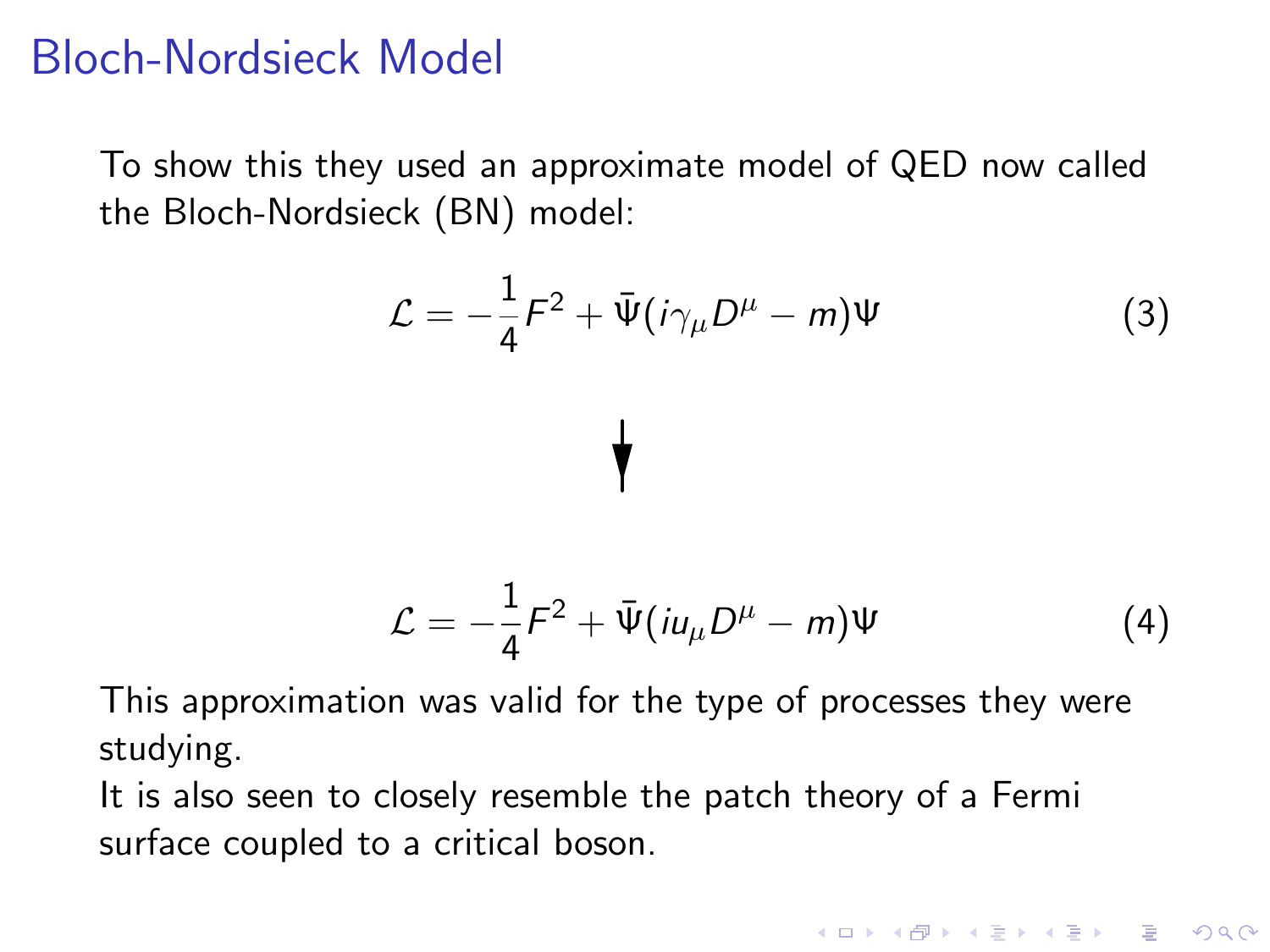## Bloch-Nordsieck Model

This type of Lagrangian gives a free fermion propagator with only one pole.

$$
G = \frac{1}{m - up - i\epsilon} \tag{5}
$$

which is purely retarded. This means that all closed fermion loops are 0



The two point function consists of diagrams of the form

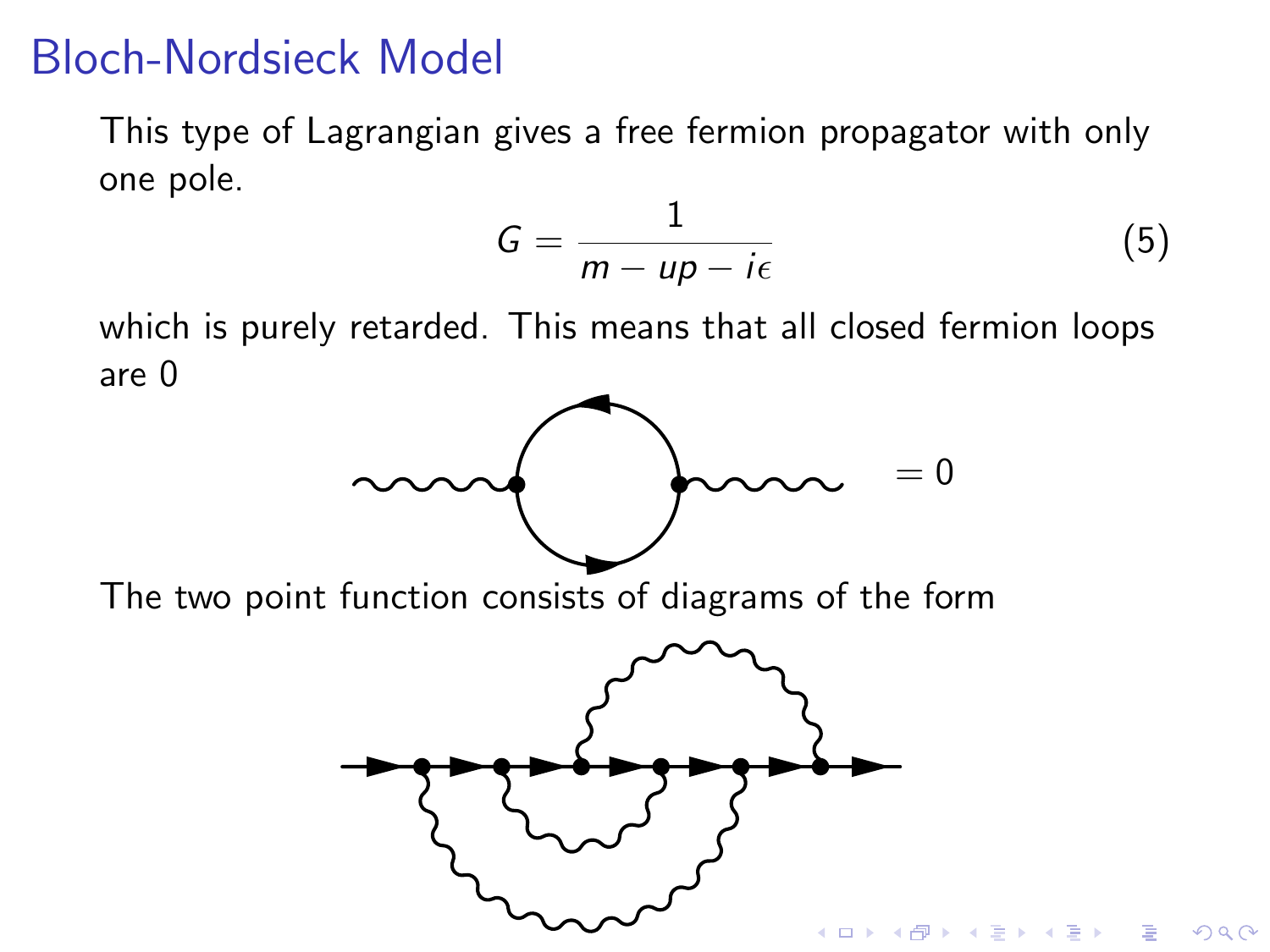One can exactly calculate the fermion 2-point function in this model without calculating any Feynman diagrams.

The solution makes use of the absence of fermion loops and that the fermion dispersion is linear.

K ロ ▶ K @ ▶ K 할 > K 할 > 1 할 > 1 이익어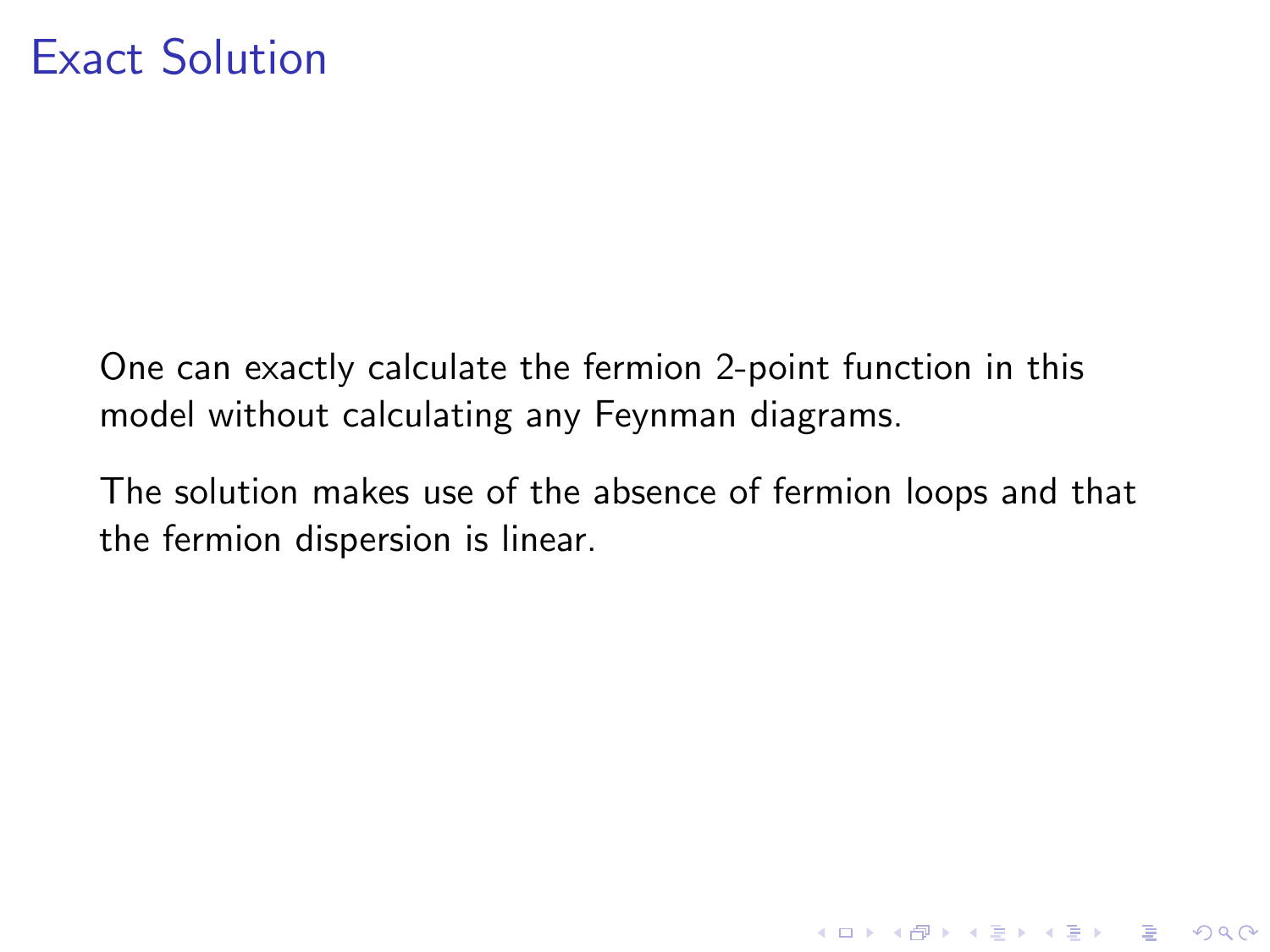We obtain an anomalous dimension  $(d = 3)$ :

$$
G_{R,f,3}(k) \propto \frac{1}{\left(\omega + i\epsilon + v_f k_x\right)^{1 + \frac{\lambda^2}{8\pi(1 - v_f^2)}}}
$$
(6)

**K ロ ▶ K @ ▶ K 할 X X 할 X → 할 X → 9 Q Q ^** 

We do not obtain any Fermi velocity running. This is in contrast to results by others, the Fermi velocity has been seen to flow to 0 in the same model<sup>3</sup>.

<sup>3</sup>G. Torroba, H. Wang, 1406.3029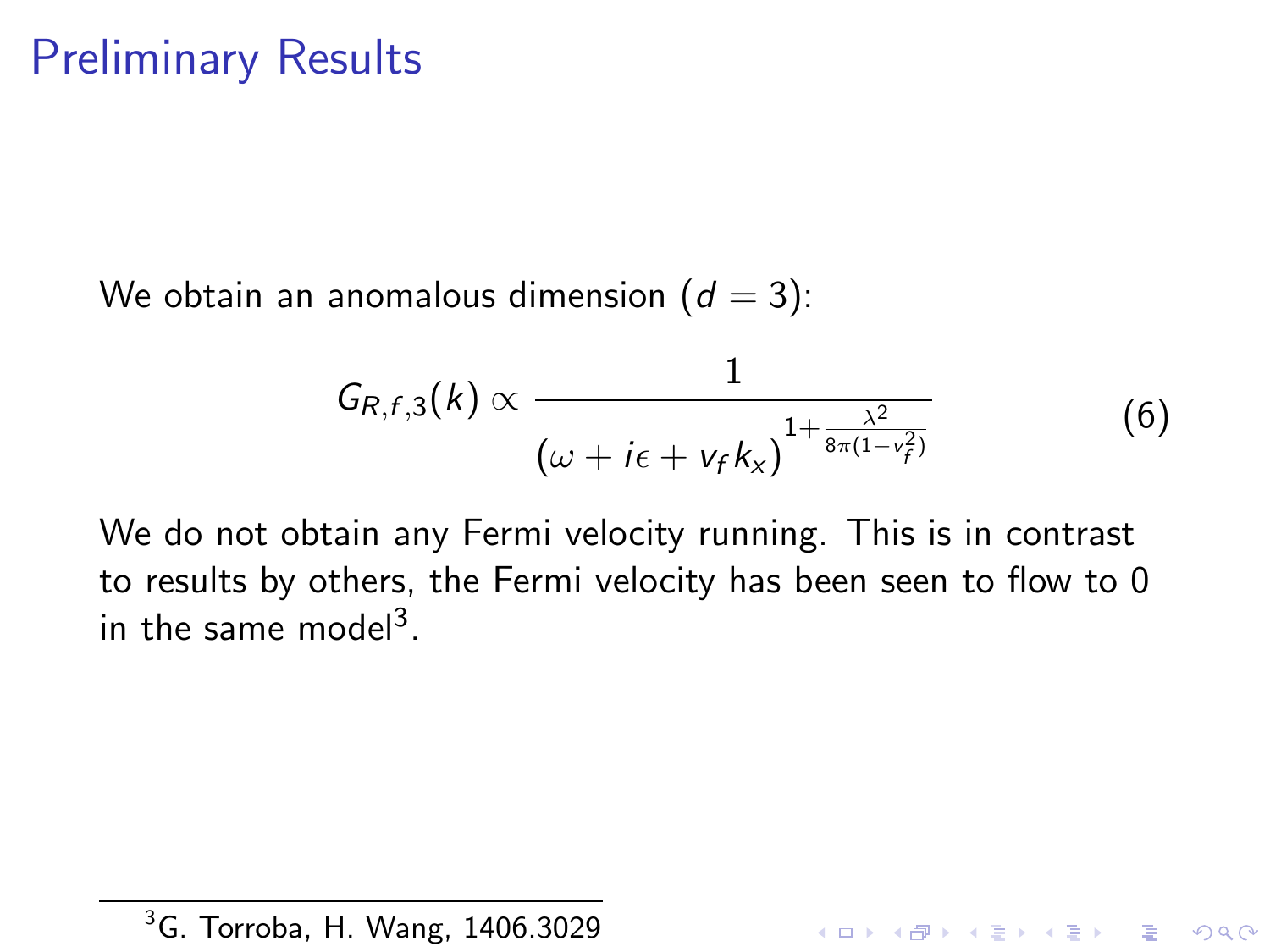#### Next steps

- $\blacktriangleright$  Add Fermi-surface curvature
- ▶ Corrections to absence of fermion Loops: Landau-damped bosons, ...

**K ロ ▶ K @ ▶ K 할 X X 할 X → 할 X → 9 Q Q ^** 

 $\blacktriangleright$  Fermi-velocity renormalization